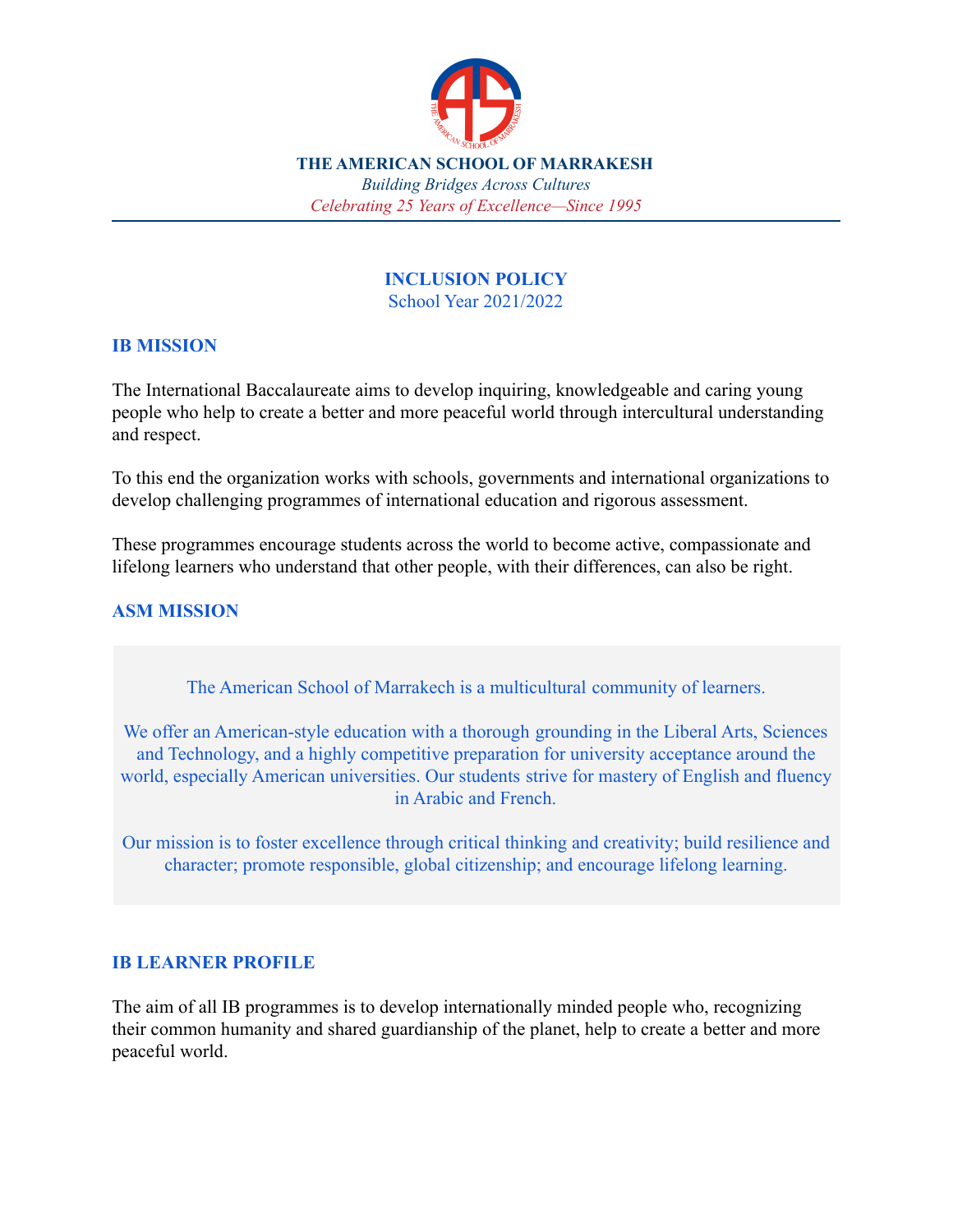

*Building Bridges Across Cultures Celebrating 25 Years of Excellence—Since 1995*

#### **INQUIRERS**

We nurture our curiosity, developing skills for inquiry and research. We know how to learn independently and with others. We learn with enthusiasm and sustain our love of learning throughout life.

## **KNOWLEDGEABLE**

We develop and use conceptual understanding, exploring knowledge across a range of disciplines. We engage with issues and ideas that have local and global significance.

### **THINKERS**

We use critical and creative thinking skills to analyse and take responsible action on complex problems. We exercise initiative in making reasoned, ethical decisions.

### **COMMUNICATORS**

We express ourselves confidently and creatively in more than one language and in many ways. We collaborate effectively, listening carefully to the perspectives of other individuals and groups.

#### **PRINCIPLED**

We act with integrity and honesty, with a strong sense of fairness and justice, and with respect for the dignity and rights of people everywhere. We take responsibility for our actions and their consequences.

#### **OPEN-MINDED**

We critically appreciate our own cultures and personal histories, as well as the values and traditions of others. We seek and evaluate a range of points of view, and we are willing to grow from the experience.

## **CARING**

We show empathy, compassion and respect. We have a commitment to service, and we act to make a positive difference in the lives of others and in the world around us.

## **RISK-TAKERS**

We approach uncertainty with forethought and determination; we work independently and cooperatively to explore new ideas and innovative strategies. We are resourceful and resilient in the face of challenges and change.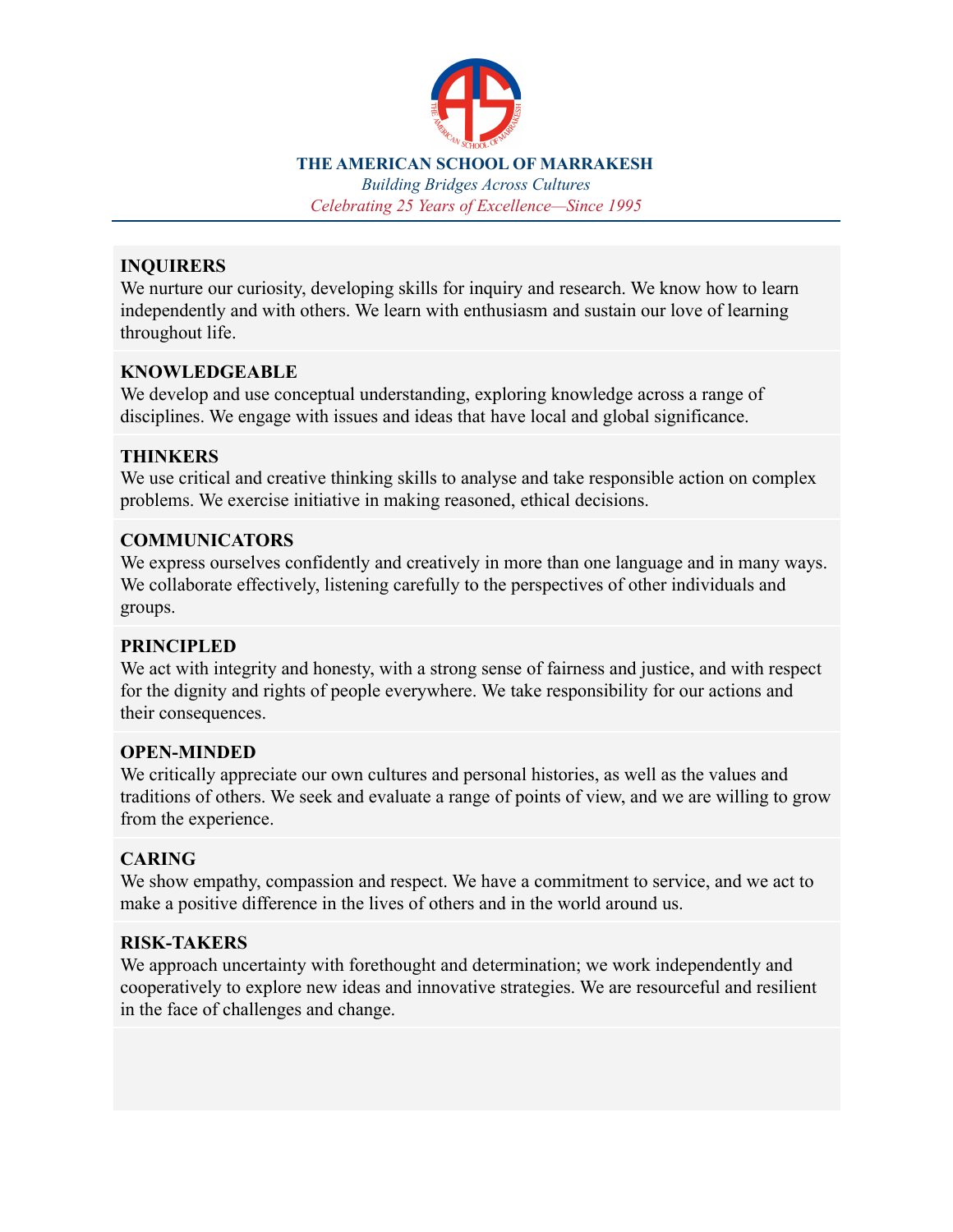

*Building Bridges Across Cultures Celebrating 25 Years of Excellence—Since 1995*

#### **BALANCED**

We understand the importance of balancing different aspects of our lives—intellectual, physical, and emotional—to achieve well-being for ourselves and others. We recognize our interdependence with other people and with the world in which we live.

# **REFLECTIVE**

We thoughtfully consider the world and our own ideas and experience. We work to understand our strengths and weaknesses in order to support our learning and personal development.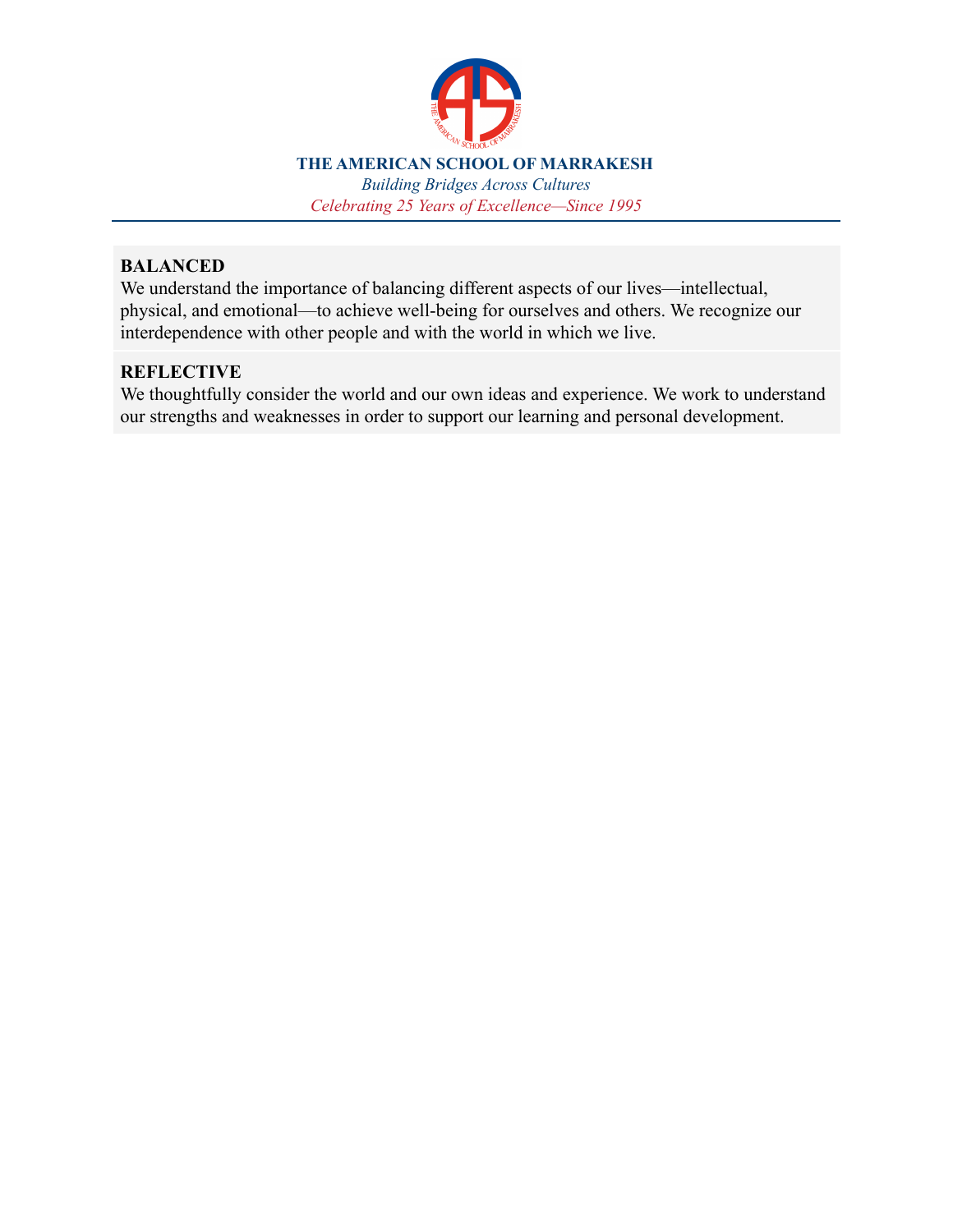

*Celebrating 25 Years of Excellence—Since 1995*

### **PHILOSOPHY**

The American School of Marrakesh is committed to creating an inclusive and welcoming educational environment where students feel supported, encouraged, independent, and appreciated. ASM believes in equitable access to the Diploma Programme for all students. Working with students and their parents, our team will assist and guide students throughout their DP programme journey.

### **PURPOSE OF THIS DOCUMENT**

- Describe the School's philosophy with regards to inclusion.
- Clearly outline the process ASM has adopted for identifying, supporting and assessing DP programme students.
- Explain the support services available to students.
- Clearly outline the different roles and responsibilities engaged for the successful implementation of the School's Inclusion Policy.

#### **VISION**

Through a Response to Intervention model, the Learning Support Department strives to assist students to become independent learners. The department adopts a multi-tiered approach to the early identification and support of students with learning and behavior needs in collaboration with ASM staff and families. We expect to move all students toward greater engagement, academic success, and social and emotional growth by providing high-quality, differentiated instruction.

#### **PROCESS**

#### **IB Principles of Inclusive Education**

The IB supports the following principles of an inclusive educational environment where:

- 1. Education for all is considered a human right.
- 2. Education is enhanced by the creation of affirmative, responsive environments that promote a sense of belonging, safety, self-worth, and overall development and growth for every student.
- 3. Every teacher is responsible for the education of all students.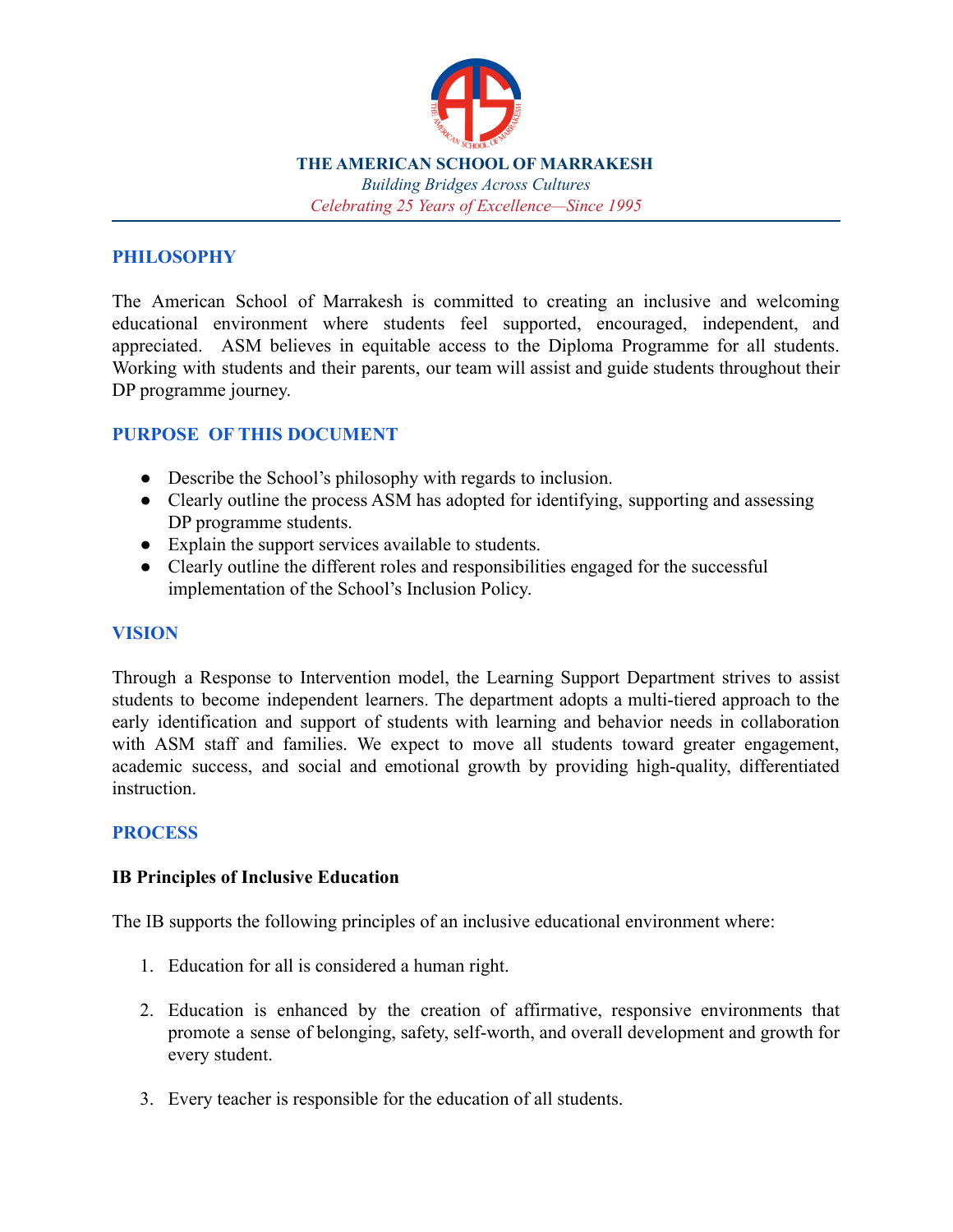

- 4. Learning is considered from a strength-based perspective.
- 5. Learning diversity is valued as a rich resource for building inclusive communities.
- 6. All learners belong and experience equal opportunities to participate and engage in quality learning.
- 7. Full potential is unlocked through connecting with and building on previous knowledge.
- 8. Assessment provides all learners with opportunities to demonstrate their learning, which is rewarded and celebrated.
- 9. Multilingualism is recognised as a fact, a right, and a resource.
- 10. All students in the school community fully participate in an IB education and are empowered to exercise their rights and accept their responsibilities as global citizens.
- 11. All students in the school community have a voice and are listened to so that their input and insights are taken into account.
- 12. All students in the school community develop the IB Learner Profile attributes and develop into inquiring, knowledgeable and caring young people who help to create a better and more peaceful world through intercultural understanding and respect.
- 13. Diversity is understood to include all members of a community.
- 14. All students experience learning as a key component of success.

#### **INCLUSION AT ASM**

All staff at ASM aim to support a variety of student needs. These needs include:

- Learning Disabilities
- Gifted and Talented
- ELL needs
- Social-Emotional Needs (SEL)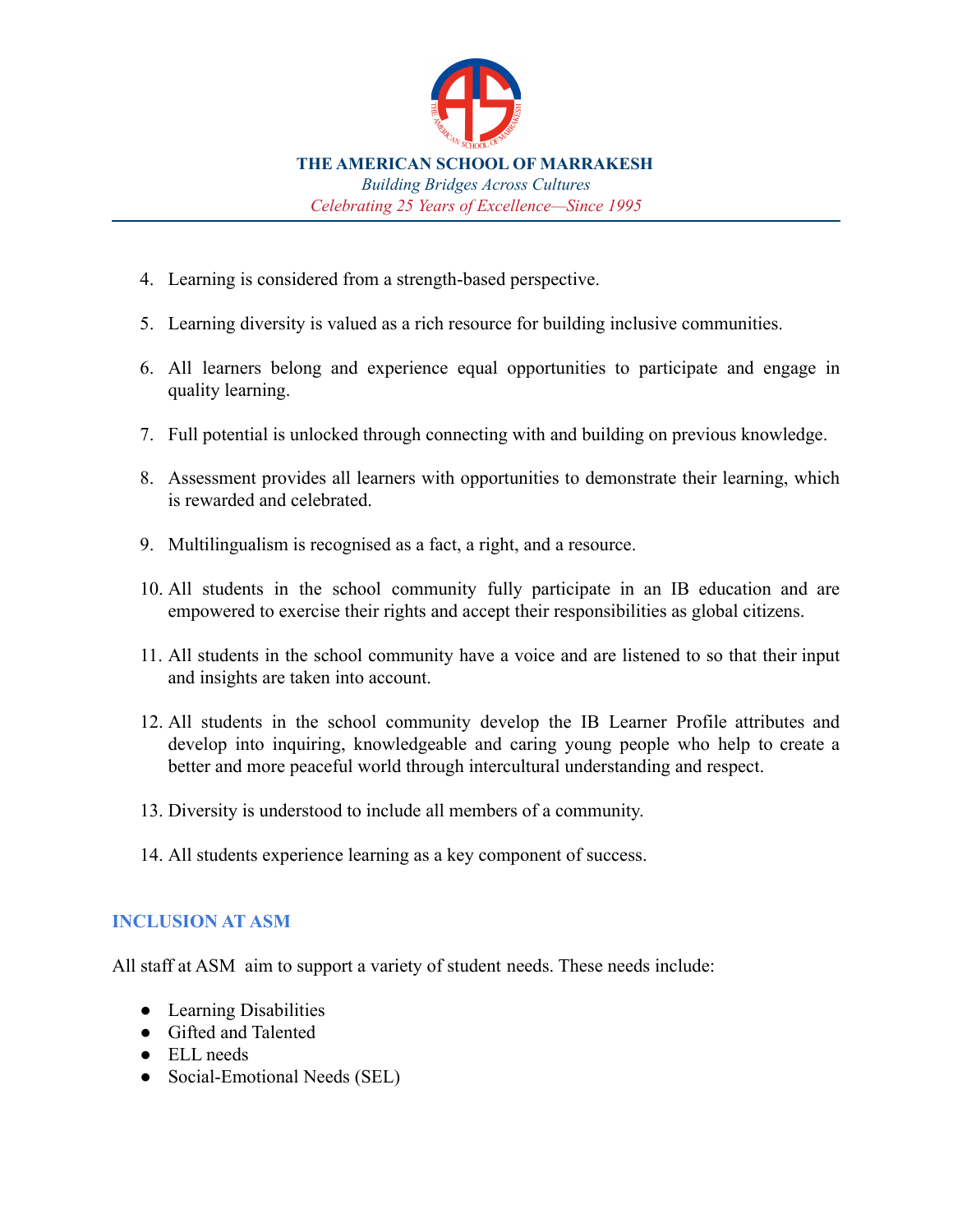

*Building Bridges Across Cultures Celebrating 25 Years of Excellence—Since 1995*

The inclusive classroom at ASM is a place where students feel valued, are engaged in their academics, are moving toward independence, and feel safe and secure. In order to achieve this, ASM teachers provide to students:

- open and respectful communication
- opportunities for students to advocate for their needs
- a variety of methods to meet the different learning styles and needs of their students
- flexible and cooperative student work groups
- instruction and assessment differentiation
- support for students in their classrooms with appropriate activities and guidance
- an emotionally and physically safe environment for learning
- clear and consistent routines
- clear expectations
- accommodations to help students with mild to moderate learning needs to access the curriculum
- modifications to the curriculum for those students with significant learning difficulties

Additionally, all staff at ASM recognize:

- Students have different educational and learning needs, abilities, profiles, and aspirations.
- Differentiation and scaffolding promote effective learning.
- Students gain knowledge and skills at different rates through different means.
- All students are capable and unique.
- Students and staff are lifelong learners.
- ASM strives to achieve a school culture that welcomes all students and their families.

In order to support all teaching staff regarding inclusion, its value, and its implementation, professional development training from the Learning Support Program on inclusive practices and differentiation are delivered during staff orientation week and Wednesday afternoon workshops as well as through other types of professional development (both internal and external) geared towards supporting inclusion and Response to Intervention (RTI) in ASM classrooms.

In order to support students and families seeking to enroll in the Diploma Program (DP), the ASM Learning Support Program will, at enrollment, advise parents of the rigorous program requirements to ensure appropriate placement and share key documents such as the "**Candidate with Special Assessment Needs**" requirements.

At ASM, the Learning Support Program functions as the umbrella service coordinator for all students requiring extra support. The primary goal of the Learning Support Program is to ensure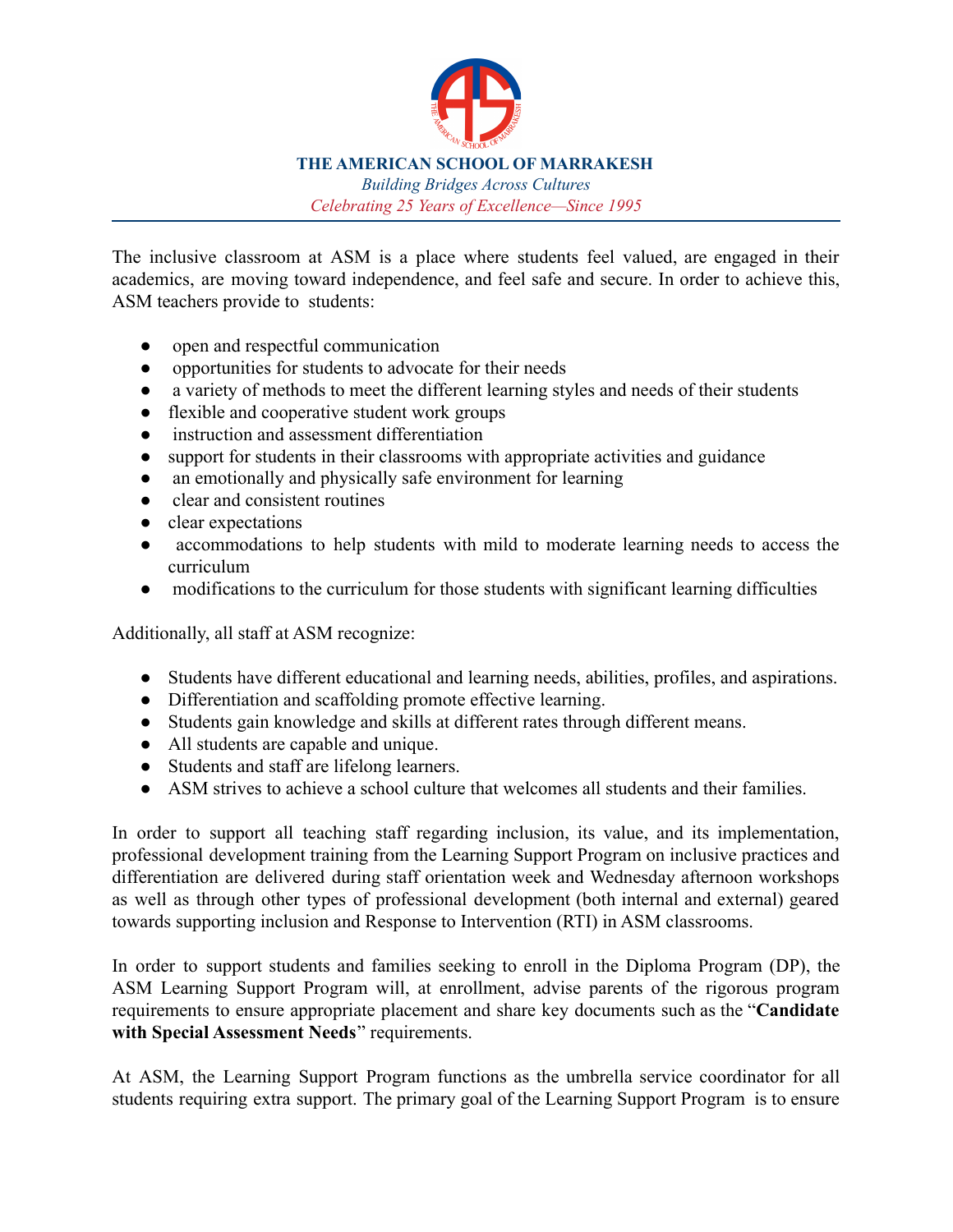

*Building Bridges Across Cultures Celebrating 25 Years of Excellence—Since 1995*

that the needs of all learners are identified and accommodated for. The Learning Support Program consists of a Learning Support Coordinator, a paraprofessional, and teaching assistant. The role of the Learning Support Coordinator is to administer the program, case manage students, provide professional development, and co-teach where applicable. The paraprofessional provides push-in and pull-out support for students, helps in translation, assists the facilitation of meetings, assists in documentation and paperwork related to the Learning Support Program, and assists teachers in differentiation and inclusion strategies. The teaching assistant provides push-in support and assists teachers in differentiation strategies.

Through the Response to Intervention (RTI) system utilized at ASM, staff continually gather information about a student's academic performance and behavior under increasingly intensive levels of instructional support. This data includes quarterly benchmarking results, MAP test results, progress monitoring, behavior and attendance reports, grades, and anecdotal observations. These data points are used as part of the process to determine whether a student has a learning disability and is eligible for disability services at ASM. The eligibility process consists of three steps: Referral, Evaluation and Determination of Eligibility.

ASM inclusive practices in identification, assessment, and support of students are as follows:

- 1. The American School of Marrakesh supports the practice that student diversity of all kinds should be included as a resource, seeing individual differences as opportunities to enrich the school culture and learning.
- 2. The American School of Marrakesh supports the practice that diversity is a resource in regard to what it means to be internationally minded and inter-culturally aware.
- 3. The American School of Marrakesh supports the practice that collaborative planning by all teachers who are part of a student's education is essential in supporting students with difficulties.
- 4. The American School of Marrakesh supports the practice that the school and parents must work collaboratively to ensure that students with learning support requirements are able to progress.

## **REFERRAL PROCESS**

ASM utilizes a multi-tiered response to meeting diverse student needs that requires the initial use of classroom and school resources before referring the student to an outside provider. When a student is moved from Tier 1 (universal supports utilizing high quality instruction following the Universal Design for Learning/UDL approach) to Tier 2 supports, classroom differentiation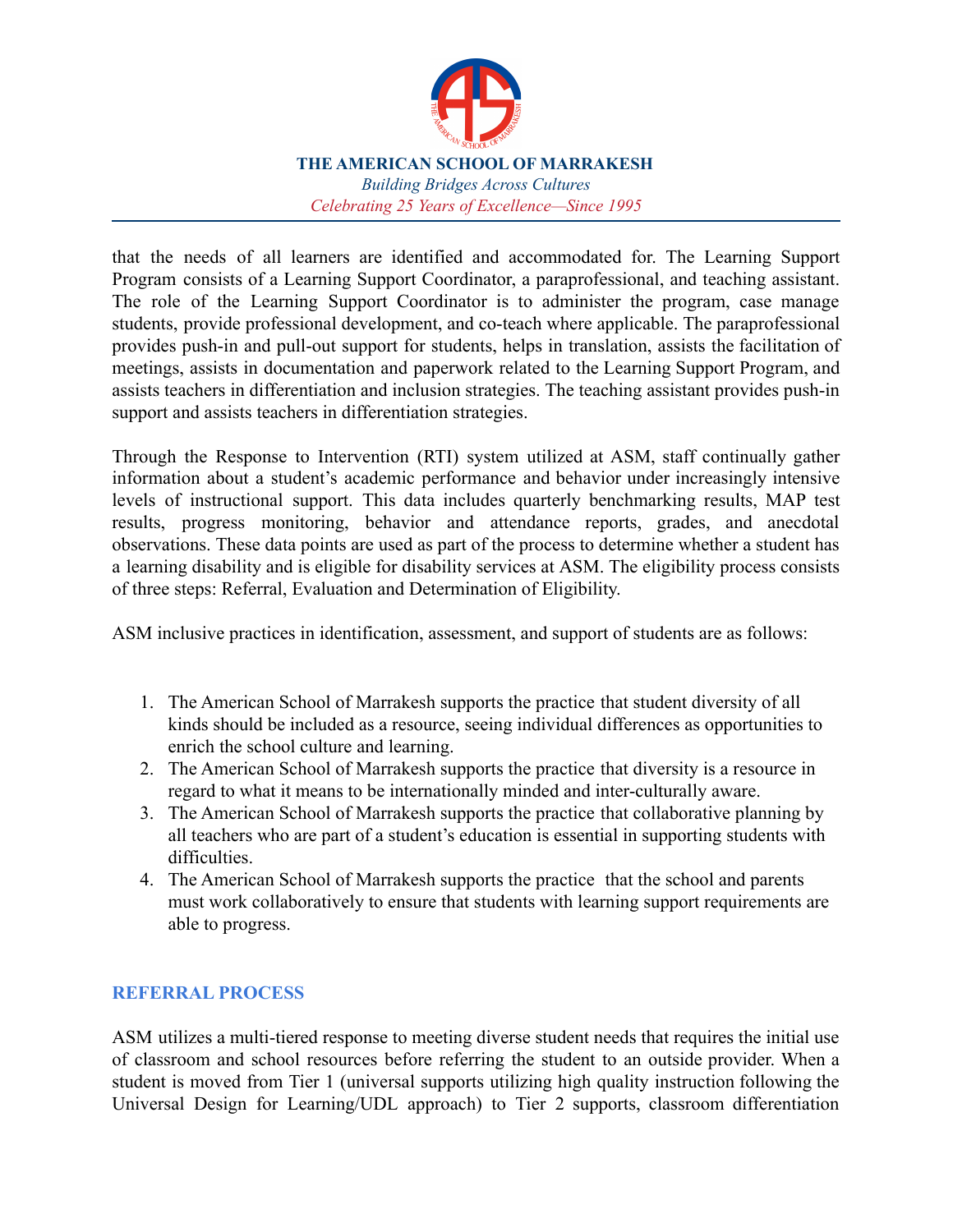

and/or Learning Support push-in services will be provided. Student progress will be consistently monitored by teachers and Learning Support staff as part of the early identification process.

In a differentiated classroom at ASM, teachers:

- Differentiate content: content differentiation varies what is taught and how it is taught.
- Differentiate process: process differentiation involves providing students with varied opportunities to process or make sense of the content.
- Differentiate product: product differentiation involves allowing students to show, in varied ways, what they know, understand and are able to do.

ASM best practices in differentiated classrooms include:

- 1. Affirming identity and building self-esteem.
- 2. Valuing prior knowledge.
- 3. Meaningfully assessing existing knowledge, strengths, and interests.
- 4. Recognizing that there may be gaps or overlaps in learning.
- 5. Consistently utilizing individual student needs and data to inform teaching and learning.
- 6. Explicitly activating students' prior understanding to promote new skill acquisition..
- 7. Taking into account prior learning when designing, differentiating, and planning for instruction..
- 8. Scaffolding: A strategy that enables learners to accomplish a task that would otherwise be more difficult to complete. It may include: graphics, visual aids, demonstrations, dramatization, small, structured collaborative groups, teacher language, use of native language or best language to develop ideas and initial plans.
- 9. Extending learning by combining high expectations with numerous opportunities for student-centred practice and interaction with cognitively rich materials and learning experiences.

When a student does not respond adequately to supplemental differentiated instruction (i.e, Tier 2 interventions with increasing support), staff are asked to complete a Learning Support referral (please see the ASM Learning Support Referral Process Addendum). Parents may also refer their child if a completed evaluation exists or they have concerns regarding their child's progress. Learning Support then meets with parents, classroom teacher/s, and when applicable the student as a Student Assistance Team to review the student's performance data and to determine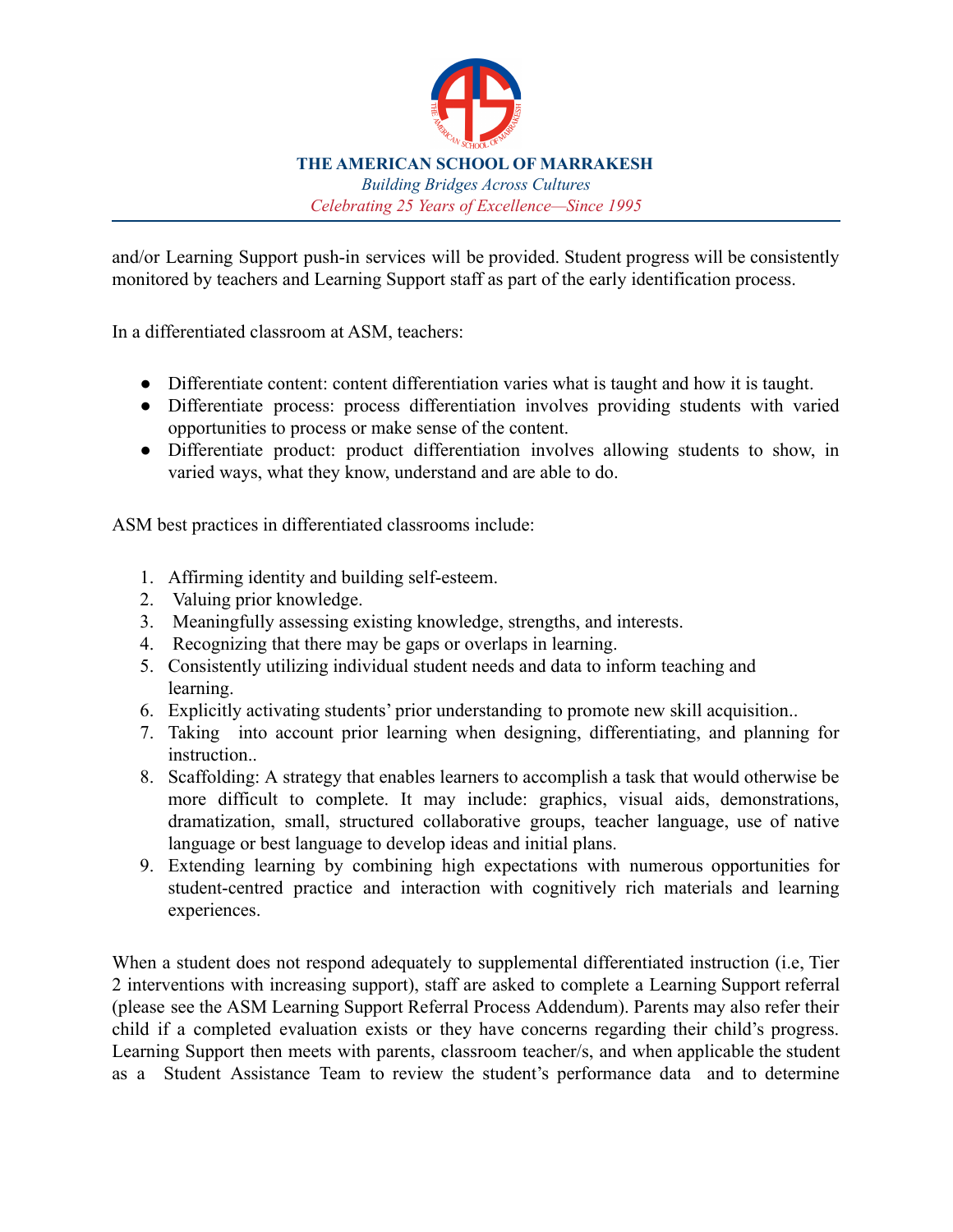

whether an evaluation is needed or if a student's performance is related to mitigating factors.

In regard to students needing ELL support, students are provided with push-in classroom support and supplemental academic instruction as a result of recent ASM "Intro Program" completion or via identification during the admissions process. ASM students requiring ELL support are provided with inclusive classroom based supports regardless of English language proficiency.

### **EVALUATION PROCESS**

The first step of the evaluation process is to rule out mitigating factors that could account for a student's performance, and, in turn, to indicate whether the student does in fact have a learning disability. Factors to rule out include:

- 1. A lack of appropriate instruction
- 2. Vision or hearing loss
- 3. A low level of English proficiency
- 4. An environmental or cultural disadvantage
- 5. Low motivation
- 6. Situational trauma

Once mitigating factors are ruled out, the Learning Support Coordinator will meet with the student's parents to inform and encourage them to obtain an outside evaluation ( psycho-educational, speech/language, etc.) from a licensed provider. ASM Learning Support maintains a list of outside providers and can help facilitate appointments should families require it. Examples of outside evaluations requested by ASM Learning Support can include:

| <b>Assessment</b> | Purpose |
|-------------------|---------|
|                   |         |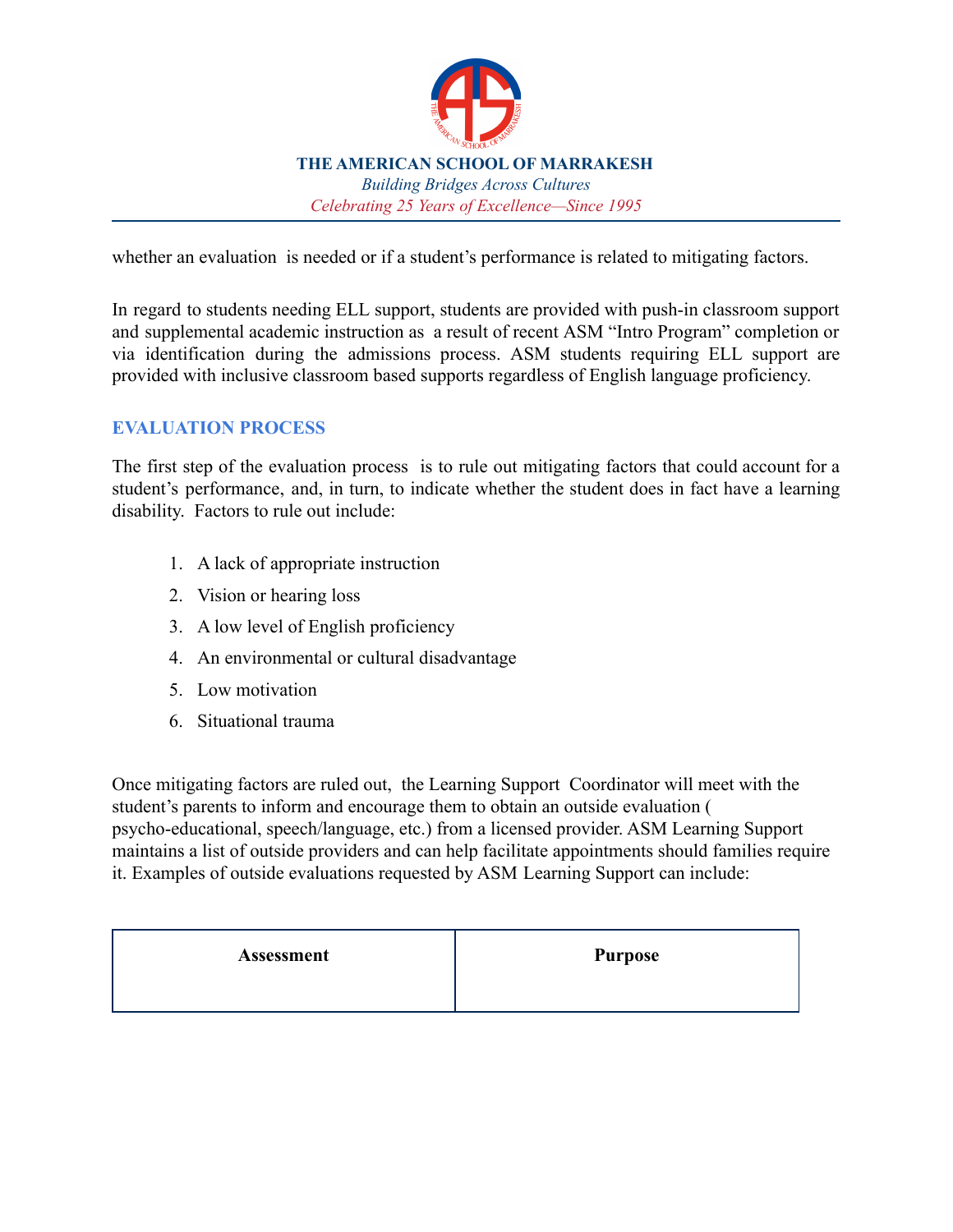

*Building Bridges Across Cultures Celebrating 25 Years of Excellence—Since 1995*

| Intelligence testing (WISC V)<br>Adaptive behavior scales to assess<br>communication, daily living skills,<br>socialization, and motor skills<br>Psycho-educational evaluations<br>Academic aptitude testing<br>(Woodcock-Johnson) | To eliminate intellectual and<br>developmental disabilities as a cause of<br>learning problems |
|------------------------------------------------------------------------------------------------------------------------------------------------------------------------------------------------------------------------------------|------------------------------------------------------------------------------------------------|
| Speech and language screening                                                                                                                                                                                                      | To eliminate speech or language<br>impairments as a cause of learning<br>problems              |
| Behavior checklists (parent and<br>teacher)                                                                                                                                                                                        | To eliminate an emotional or behavioral<br>disorder as a cause for academic failure            |

## **DETERMINATION OF ELIGIBILITY PROCESS**

Upon receipt of the completed outside evaluation, the Learning Support Coordinator will hold a Student Assistance Team meeting (parents, teacher/s, student if applicable, outside provider whenever possible, and divisional administration) to determine eligibility and to draft and develop a Learning Plan or Confidential Student Summary (recommended accommodations and modifications) based on the student's needs, disability category, and provider recommendations. Learning Plans for Diploma Program students will be developed and written in accordance with IB policies and guidelines.

With the consensus of the Student Assistance Team, the student will either be accommodated at ASM or external support will be provided. If mitigating factors are found to be the cause, the ASM Learning Support and Counseling Department, in conjunction with staff, will ensure the necessary supports are put in place for the student (ELL support, counseling, extra classroom support, etc.).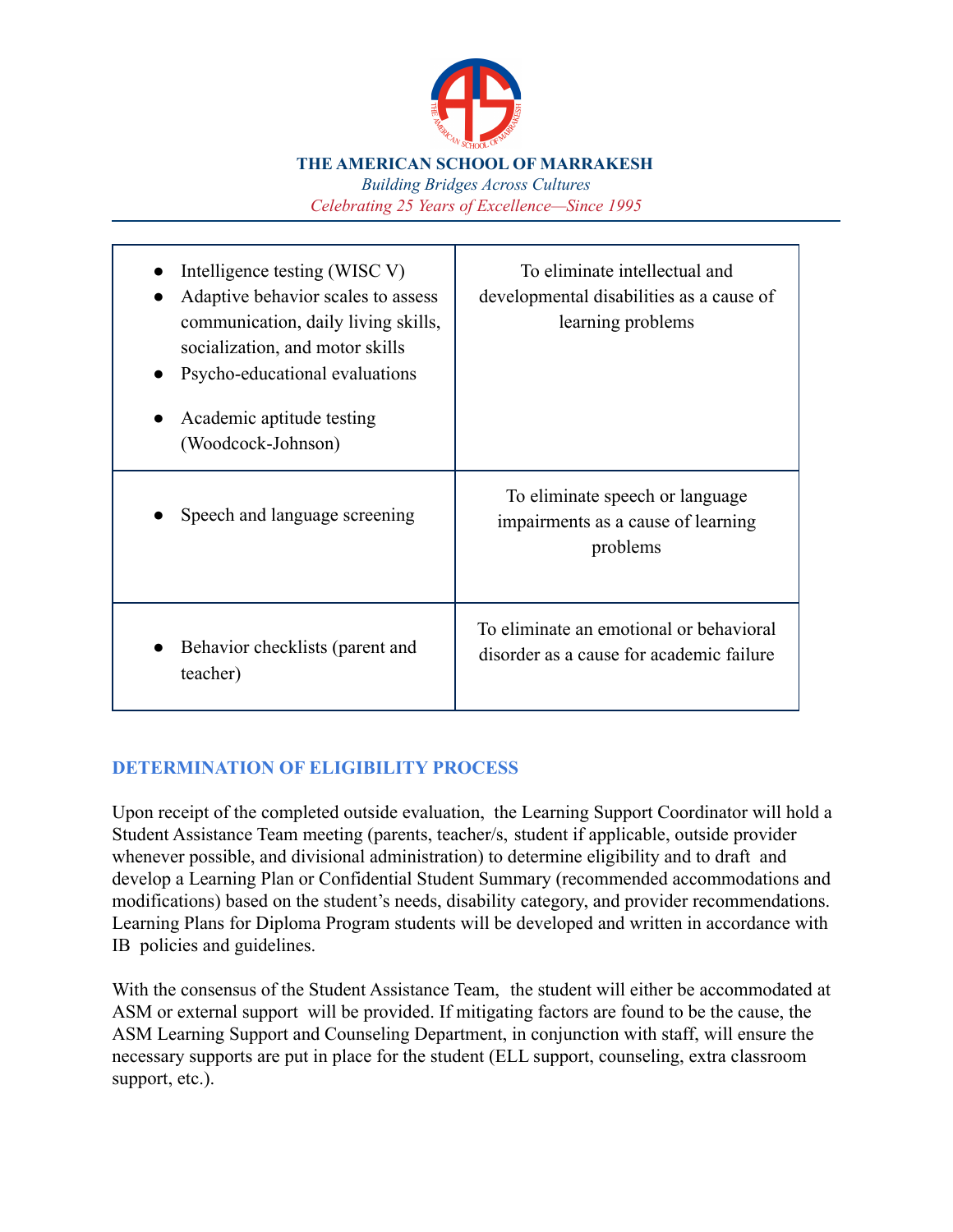

#### **CONFIDENTIALITY/DOCUMENTATION**

ASM Learning Support treats all information about students as confidential. Any communication regarding a student's Learning Support status will be retained within their electronic file, access to which is restricted to the Learning Support Coordinator and Senior Administration. Data retained by ASM Learning Support on any student will be kept confidential. Only with parent/guardian permission will information and/or recommendations be communicated to the teachers and staff directly responsible for the education of the student. It is the responsibility of the Learning Support Coordinator to create, update, and maintain all documentation of student referrals, learning plans, confidential student summaries, outside evaluations, and meeting notes. All documentation will be scanned and stored electronically. All Learning Support student records will be stored electronically for a period of 7 years.

#### **PRE-EXISTING IEPs/LEARNING PLANS AND EVALUATIONS**

In cases where an incoming ASM student has an evaluated learning disability or a completed outside evaluation and this is discovered through the ASM admissions process, the Learning Support Coordinator will meet with parents to authorize access to a copy of the evaluation and permission to contact the outside evaluator. The Learning Support Coordinator will hold a Student Assistance Team meeting to draft a Learning Plan and communicate recommended accommodations and modifications to staff who work directly with the student. All Learning Plans for Diploma Program (DP) candidates will be written in accordance with IB policies and guidelines.

#### **GIFTED & TALENTED**

At ASM, the term "Gifted and Talented" includes a student's high ability in one or more of the following areas:

- General intellectual ability or talent
- Specific academic aptitude
- Visual arts and performing arts

A student could be identified as "Gifted and Talented" based on existing school data and cumulative file information, teacher identification, and parent provided documentation from external sources (i.e. pre-existing evaluation). When a student is identified as being "Gifted and Talented", teachers are asked to differentiate/compact their instruction to meet the needs of the student. At ASM, "Gifted and Talented" students are mainstreamed in the general education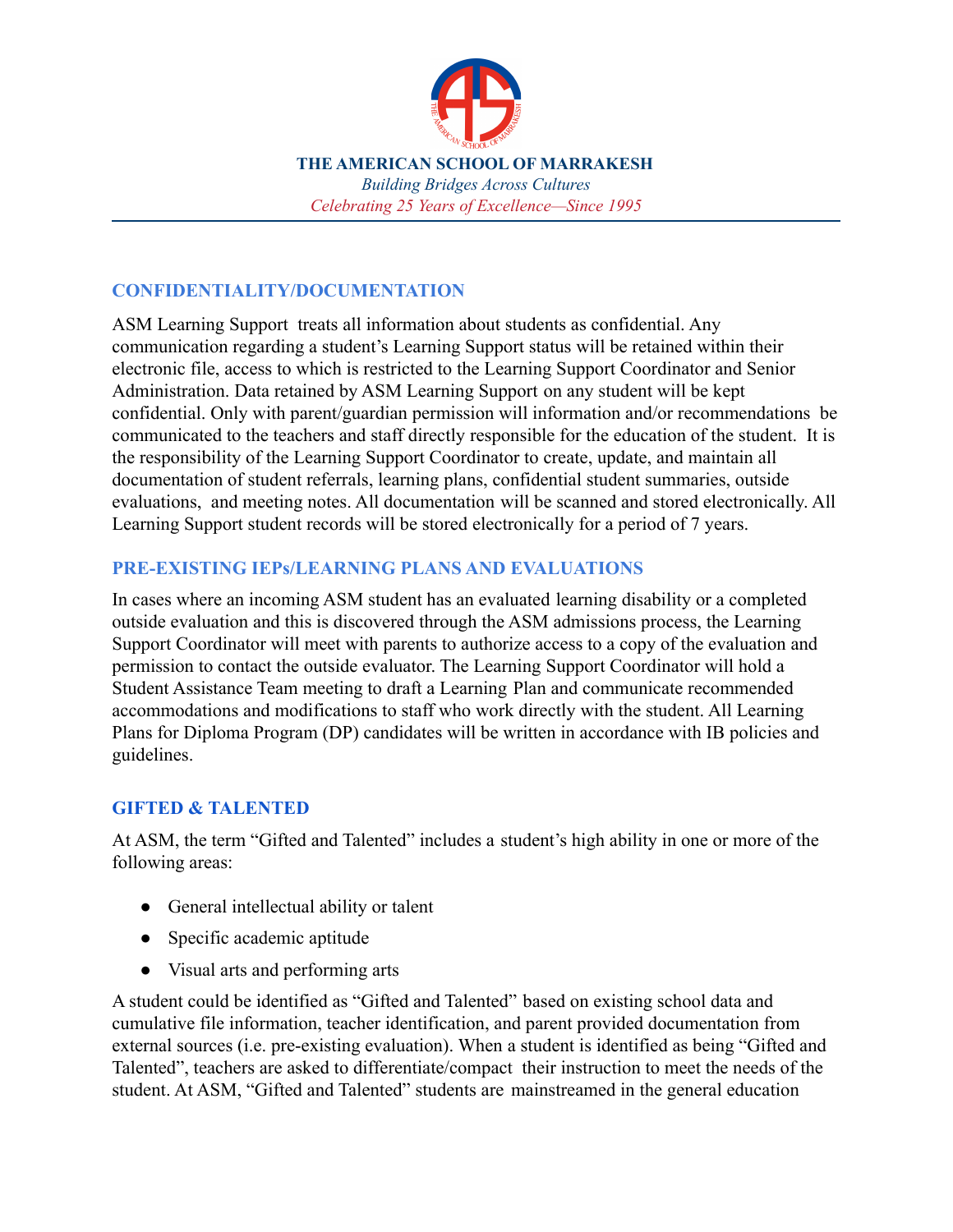

using differentiation (i.e. compacted curriculum) for deeper rigor and challenge. The Learning Support Department will collaborate with parents in identifying avenues for these students to further develop their talent/s and continue to hone their skill/s.

## **LEARNING SUPPORT SERVICES**

When a student is identified as needing Learning Support services, the student's individual needs and requirements are considered on an individual basis.

Students requiring Learning Support Services may:

- Display difficulties or live with conditions that hinder learning and will need differentiated teaching strategies for classroom management and academics.
- Display a higher than average aptitude in one or more subjects that requires differentiation and extension of the curriculum.
- Have the aptitude to meet all curriculum and assessment requirements but require support to reach their full potential in learning and assessment.
- Require support to access learning opportunities including planned strategies to access instruction and inclusive assessment arrangements to access assessment.

Disabilities of ASM students that require Learning Support Services may include:

- Autism spectrum/Asperger's syndrome
- Learning disabilities
- Medical conditions
- Mental health issues
- Multiple disabilities
- Physical and/or sensory challenges
- Social, emotional and behavioural difficulties
- Specific learning difficulties
- Speech, language and/or communication difficulties

Learning Support services at ASM include an umbrella of services as part of the RTI process in order to ensure that all stakeholders are included, informed, and trained in best practices for inclusive practices at ASM and to ensure that all Learning Support services provided to students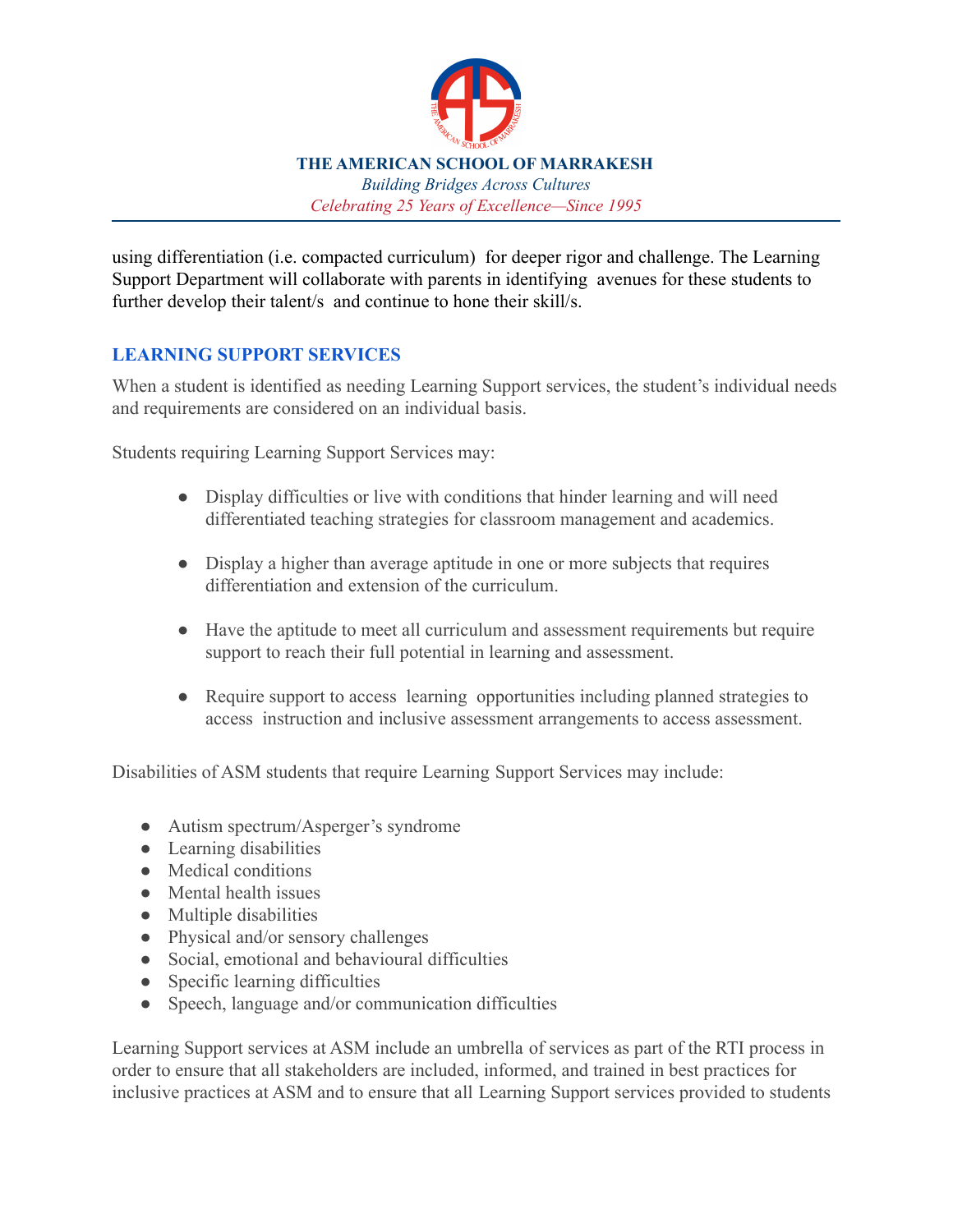

are based on individualized student needs. Direct services provided to students are based on their individual learning needs and adjusted through the progress monitoring process.

- Staff Professional Development: The ASM Learning Support Coordinator provides ongoing whole school, grade level, and individual staff professional development in the areas of Response to Intervention (RTI), Multi-Tiered Systems of Support (MTSS), Differentiation Strategies, Gifted and Talented Support, Disability Awareness, Social Emotional Learning (SEL), Inclusion Strategies, and Sheltered Instruction Observation Protocol (SIOP) strategies for ELL students.
- Family Information Sessions: The ASM Learning Coordinator provides information to families seeking advice on supporting their students both academically and behaviorally. These sessions also include awareness on the referral process as well as the Learning Support program at ASM.
- Co-Teaching: When requested by staff members, the Learning Support Coordinator is available for co-teaching as well as classroom Social Emotional (SEL) lessons for students.
- Social Emotional Learning (SEL) Instruction and Professional Development: ASM has classroom based Social Emotional (SEL) curriculums in place for grades 1-12. The ASM Learning Support Coordinator provides ongoing classroom SEL instruction (where requested) and professional development to staff and individualized SEL instruction to students (when requested through the Student Assistance Team).
- Push-In Support: Utilizing ASM support staff (trained paraprofessional and teaching assistants) classroom based support is available PreK-12.
	- Push-In Support in the Lower School is typically the first response to supporting students with learning needs. The Learning Support Paraprofessional or Teaching Assistant helps the teacher in differentiating lessons and supports students by teaching and coaching the development of skills for identified needs such as attention, behavior, motivation, and collaboration in line with the student's Learning Plan. In the PreK classes, Push-In Support can also be provided to help students who need assistance in achieving developmental progress. These services also include ELL students, students in the referral process, and monitored students.
	- Push-In Support in the Upper School is put in place where students need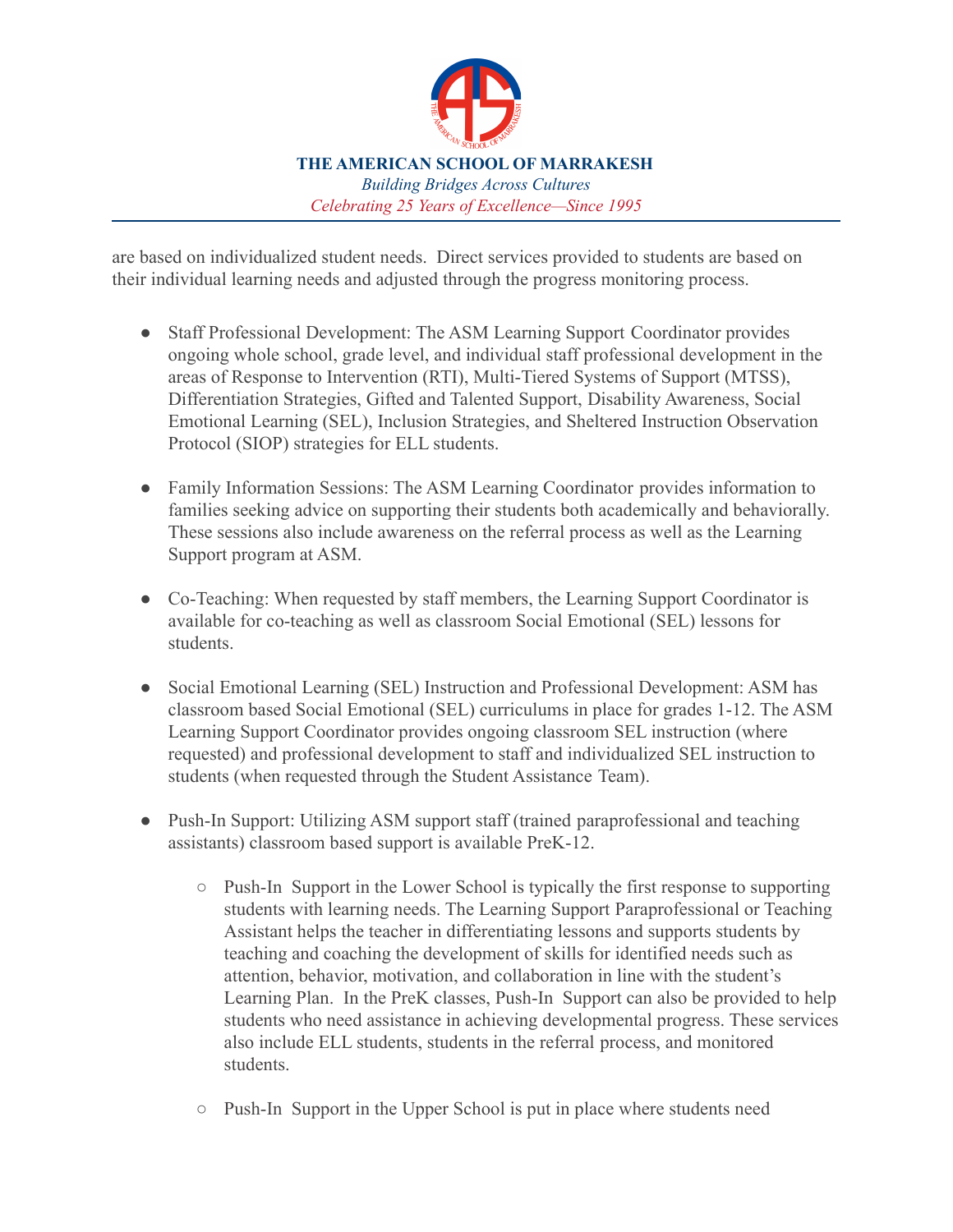

individual or small group support in specific areas of the curriculum. The Learning Support Coordinator or Learning Support Paraprofessional collaborates with the subject teacher to develop differentiated or modified learning targets and/or assessments to support individual students' needs in line with the Individual Learning Plan.

These services also include ELL students, students in the referral process, and monitored students.

- Small Group or Individual Pull-Out Interventions: If determined by the Student Assistance Team, individual students or a small group of students requiring Tier 3 interventions are pulled out for specific academic skill remediation using a research-based curriculum for cycles of 6 weeks. Benchmarking (pre, during, and post intervention) data is monitored and provided to required staff and parents at the end of each intervention interval. Additionally, ASM may determine that a student requires an individual assistant when a student is unable to meet curriculum standards without modifications to the curriculum and without the on-going system of supports that has been provided through the RTI process.
- Study Skills Sessions: Learning Support staff are available daily after school to provide ASM students receiving Learning Support Services with direct study skills instruction, homework help, and remedial lessons.
- Referral to outside resources and entities for parents of Gifted and Talented Students.
- Small group and individual counseling services provided by the ASM Counseling Department.
- Social Emotional Learning sessions on self-advocacy and independence for all students receiving Learning Support services at ASM (available upon parent, teacher, student request, or as needed).

#### **Inclusive Assessment Arrangements**

Assessments at ASM are differentiated according to the Student Assistance Team recommendations, requirements of the outside testing agency (in the case of MAP, SAT, and AP testing), and the ASM Handbook. All ASM teachers are expected to ensure they provide all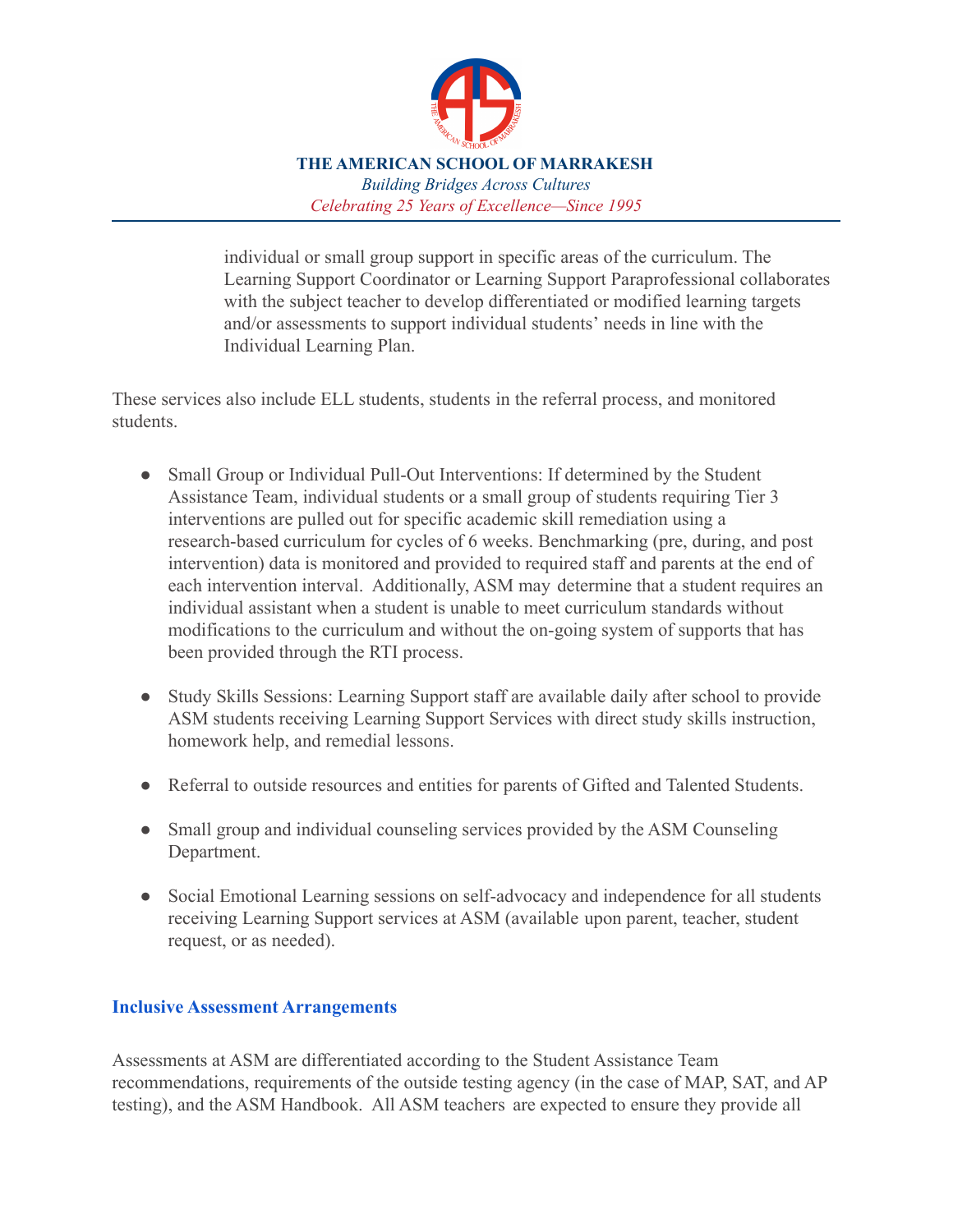

students with differentiated assessment through utilizing the Universal Design for Learning (UDL) instructional planning approach as well as completed ongoing assessment. This is via benchmarking, pre-assessment, and formative assessments in order to better understand how they can provide the opportunity for all of their students to demonstrate their learning on summative assessments.

To qualify for testing accommodations through the Learning Support Program, a completed evaluation from a licensed outside provider, not older than 2 years, must be provided to the school. ELL students are accommodated per the Northwest Evaluation Association (NWEA) guidelines for MAP testing and granted additional time on classroom based tests in collaboration with teachers.

Diploma Program (DP) students at ASM will be granted inclusive assessment arrangements in accordance with the current IB policies and guidelines. No special arrangement will be done without the required documents and only the IB is authorized to allow "assessment access" requirements". All requests made by ASM for inclusive assessment arrangements will be submitted to the IB six months prior to an examination session.

Assessment accommodations for classroom based and outside assessments typically include:

- Modification to exams in length or presentation
- Extension to classwork deadlines
- Clarification of test and classwork directions
- Additional time/frequent breaks
- Small group testing in a separate location
- Information and communication technology
- Scribe and transcription
- Readers for testing

#### **Progress Assessment**

In order to ensure that students receiving Learning Support Services at ASM are making adequate progress, a variety of processes and data points are utilized:

• ASM Learning Support and the Student Assistance Team hold tri-yearly or as needed meetings for all students with a Learning Plan or Confidential Student Summary.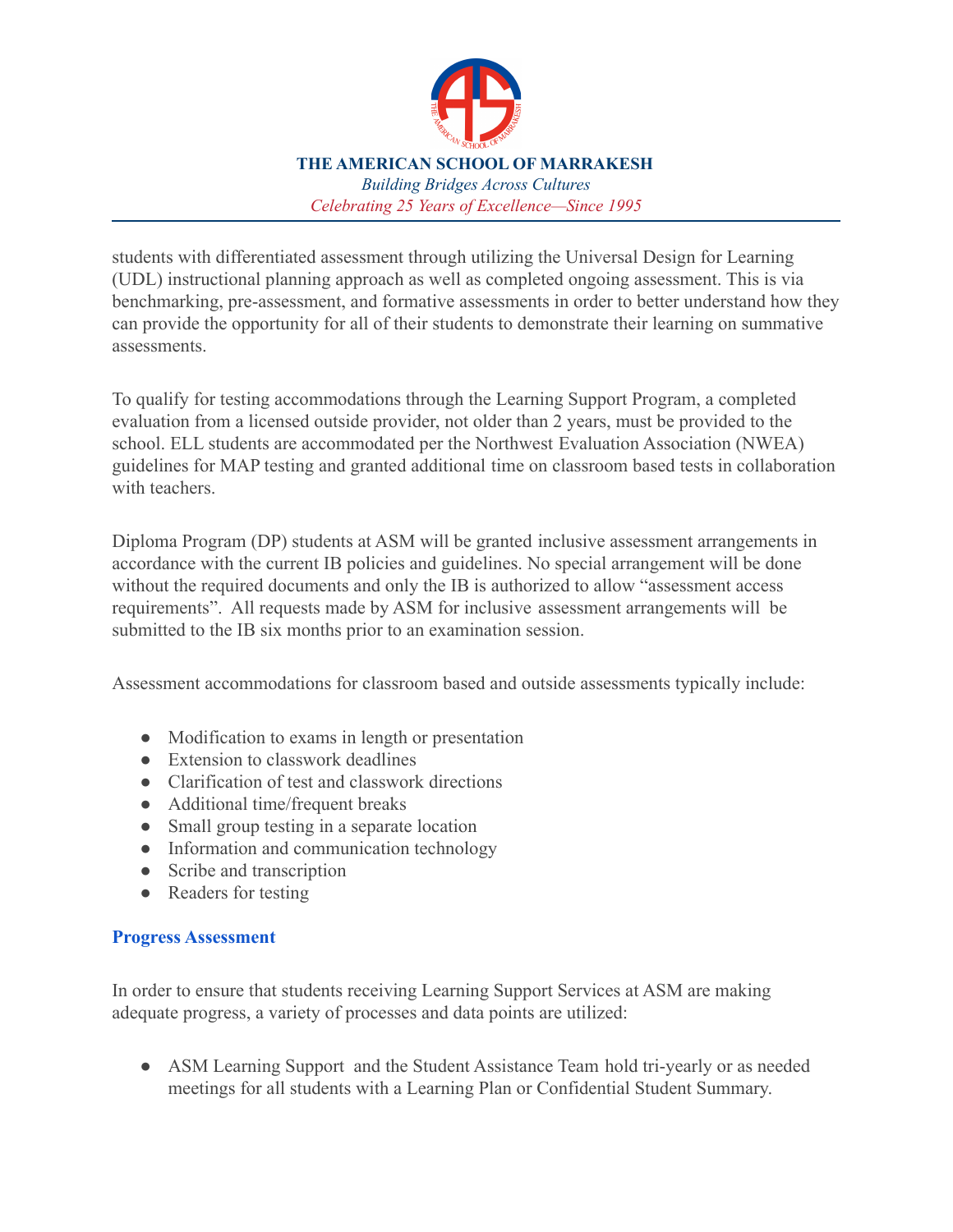

- Accommodations and modifications are adjusted as needed per student performance and outside provider recommendations.
- Data points such as behavior referrals, attendance, grades, benchmark assessments, MAP test results, and individual learning targets are assessed at the beginning, middle, and end of each semester for all students receiving Learning Support Services, in referral, or in monitored status.

ASM students receiving Learning Support Services are not tiered, it is their interventions that are tiered (please see the ASM RTI Addendum). Whether a student receives services due to an evaluated disability, ELL needs, or is a student in referral, they move from intensity and duration of services under the RTI model based on their individual needs. After (2) consecutive school years of making consistent growth in all data areas, Learning Support students are placed in monitored status where they may not be receiving the continued direct support, but their data is continually being monitored and meetings are held as needed to ensure they are continuing to excel.

Students with evaluated disabilities may be placed on monitored status, but the Learning Plan process and continual updates of evaluations are required. Removal from Learning Support monitored status (services exit) only applies to students who receive Learning Support services without an evaluated disability, who demonstrate consistent growth across areas, and in conjunction with parental agreement.

All students receiving Learning Support Services in the Diploma Program (DP) will be continually monitored and accommodated at ASM as part of the RTI process and in accordance with IB policies and guidelines.

All staff at ASM are dedicated to celebrating individual student learning successes and targets for all students. These include individual recognition at the classroom and grade level as provided by ASM academic and social emotional/character education award ceremonies as well as grade level graduation ceremonies. Students in the Diploma Program (DP) will have their successes celebrated based on their individual Learner Profile targets, IB exams success, and through completion and graduation from the Diploma Program (DP).

#### **Responsibilities (bullet points only):**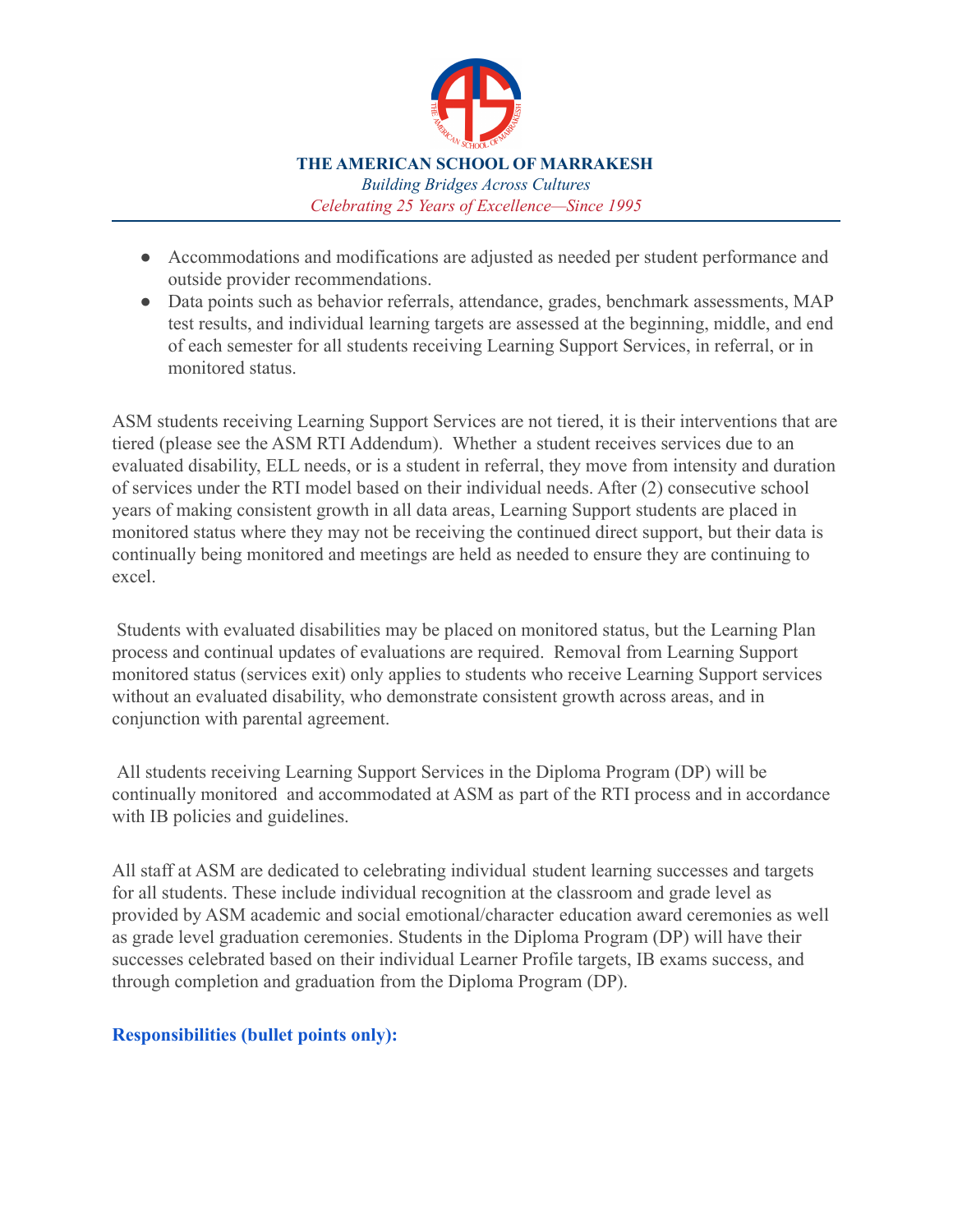

*Building Bridges Across Cultures Celebrating 25 Years of Excellence—Since 1995*

Teachers:

- All teachers are inclusion teachers.
- Make use of the resources made available through the IB.
- Staff will be active in reporting potential learning difficulties to the Learning Support Coordinator and their Divisional Administrator.
- Teachers will ensure they are providing accommodations and modifications for Learning Support students as provided for in their Confidential Student Summary.

Leadership:

- Divisional Administrators will notify the Learning Support Coordinator of any student that is showing a significant academic or behavioral delay.
- Divisional Administrators will attend Learning Plan meetings for students in their division.
- The Leadership Team will coordinate with the Learning Support program in regards to students requiring special assistance.

Parents:

- Parents will be actively involved in their student's development and learning.
- Parents will inform the Learning Support Coordinator if they suspect that their child is in need of assistance or has an existing / identified area of concern.
- Parents will be actively involved in Student Assistance Team meetings.
- Parents must give consent prior to Learning Support services being given.

Students:

- Students will actively be involved in their development and learning.
- Students in the Diploma Program will take an active role in understanding the accommodations and modifications available to them.
- Students will take advantage of the accommodations and modifications available to them.

Diploma Program Coordinator:

• The DP Coordinator will actively coordinate with the Learning Support Program to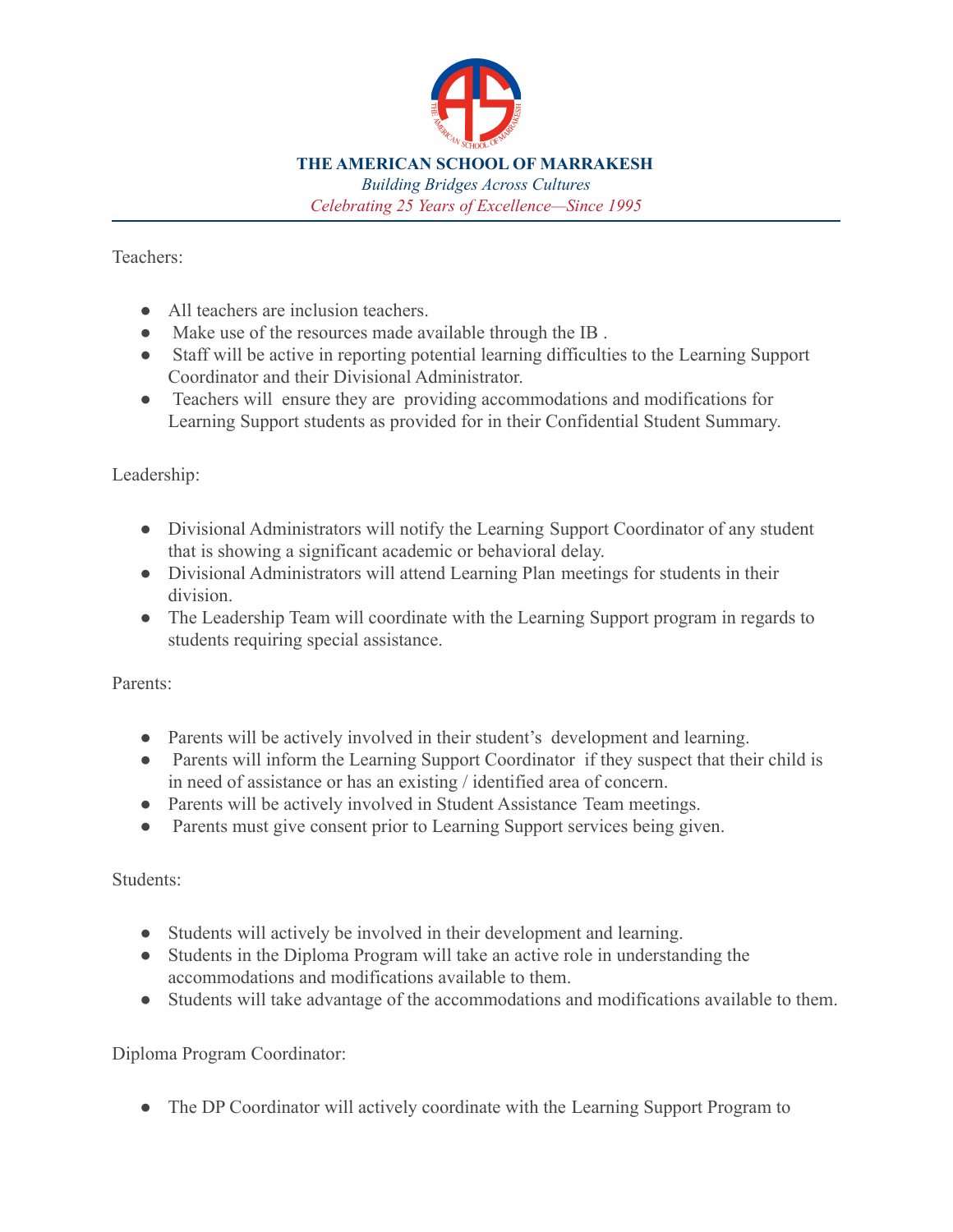

ensure that DP candidates who require accommodations and modifications are being given those opportunities.

• The DP Coordinator will work to ensure that the ASM Inclusion Policy is known and understood by all staff and leadership at ASM.

Learning Support Team

- Learning Support TAs and Paraprofessionals will actively support students requiring accommodations and modifications during push-in services.
- Learning Support staff will work closely with teachers and staff to ensure they understand a particular student's needs and accommodations or modifications.
- The Learning Support Coordinator will coordinate all policy, documentation, and meetings in a timely manner for parents, staff, and administration.
- The Learning Support staff will work to ensure that the ASM Inclusion Policy is known and understood by all staff at ASM.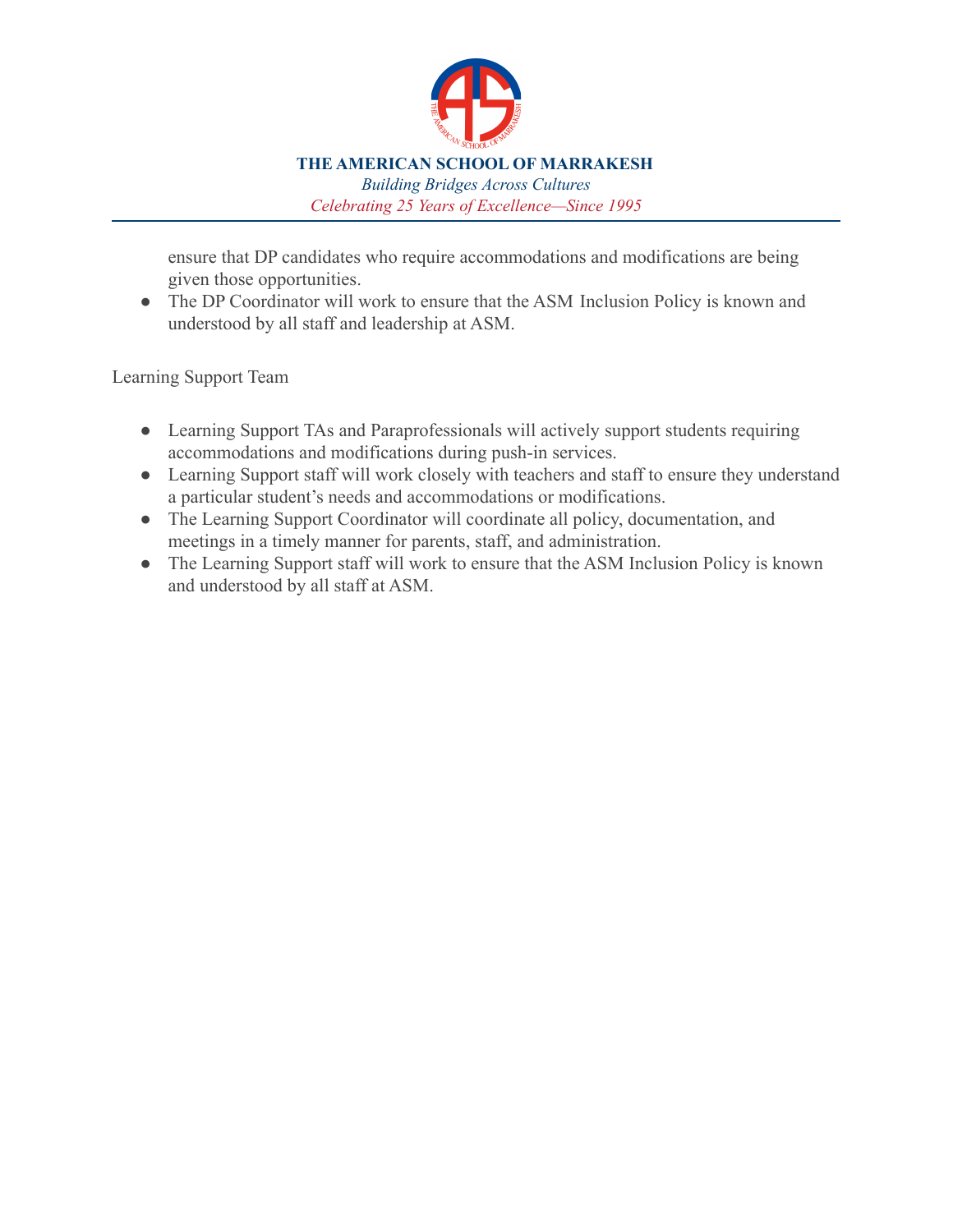

*Building Bridges Across Cultures Celebrating 25 Years of Excellence—Since 1995*

# **Glossary of Terms**

| <b>Term</b>                            | <b>Meaning</b>                                                                                                                                                                                                                                            |
|----------------------------------------|-----------------------------------------------------------------------------------------------------------------------------------------------------------------------------------------------------------------------------------------------------------|
| Response to Intervention (RTI)         | A multi-tier approach to early intervention<br>and possible identification and support of<br>students with learning and behavior needs.                                                                                                                   |
| Multi-Tiered System of Supports (MTSS) | An instructional framework that includes<br>universal screening of all students, multiple<br>tiers of instruction and support services, and<br>an integrated data collection and assessment<br>system to inform decisions at each tier of<br>instruction. |
| Social Emotional Learning (SEL)        | The process through which children and<br>adults understand and manage emotions, set<br>and achieve positive goals, feel and show<br>empathy for others, establish and maintain<br>positive relationships, and make responsible<br>decisions.             |
| Measure of Academic Progress (MAP)     | MAP® Growth™ measures what students<br>know and informs what they're ready to learn<br>next by dynamically adjusting to each<br>student's performance                                                                                                     |
| Learning Plan                          | A tool to help plan, teach, monitor and<br>evaluate a particular student's progress.                                                                                                                                                                      |
| Confidential Student Summary (CSS)     | A document provided to school staff listing an<br>individual student's accommodations and<br>modifications.                                                                                                                                               |
| English Language Learners (ELL)        | Students identified as requiring additional<br>assistance in achieving English language<br>proficiency.                                                                                                                                                   |
| Universal Design for Learning (UDL)    | A way of thinking about teaching and                                                                                                                                                                                                                      |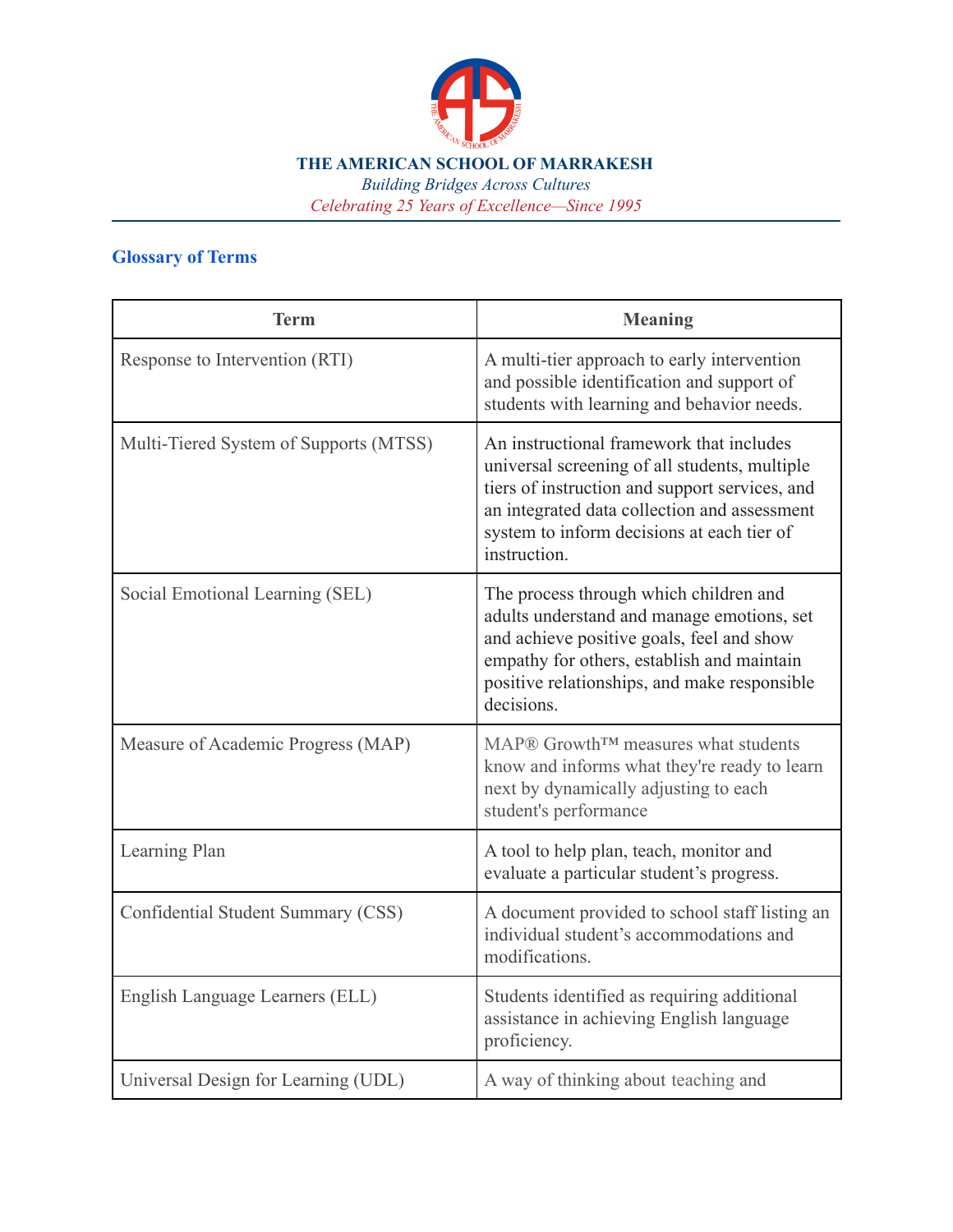

*Building Bridges Across Cultures Celebrating 25 Years of Excellence—Since 1995*

|                                                      | learning that gives all students an equal<br>opportunity to succeed.                                                                     |
|------------------------------------------------------|------------------------------------------------------------------------------------------------------------------------------------------|
| Sheltered Instruction Observation Protocol<br>(SIOP) | A research-based and validated instructional<br>model that has proven effective in addressing<br>the academic needs of English learners. |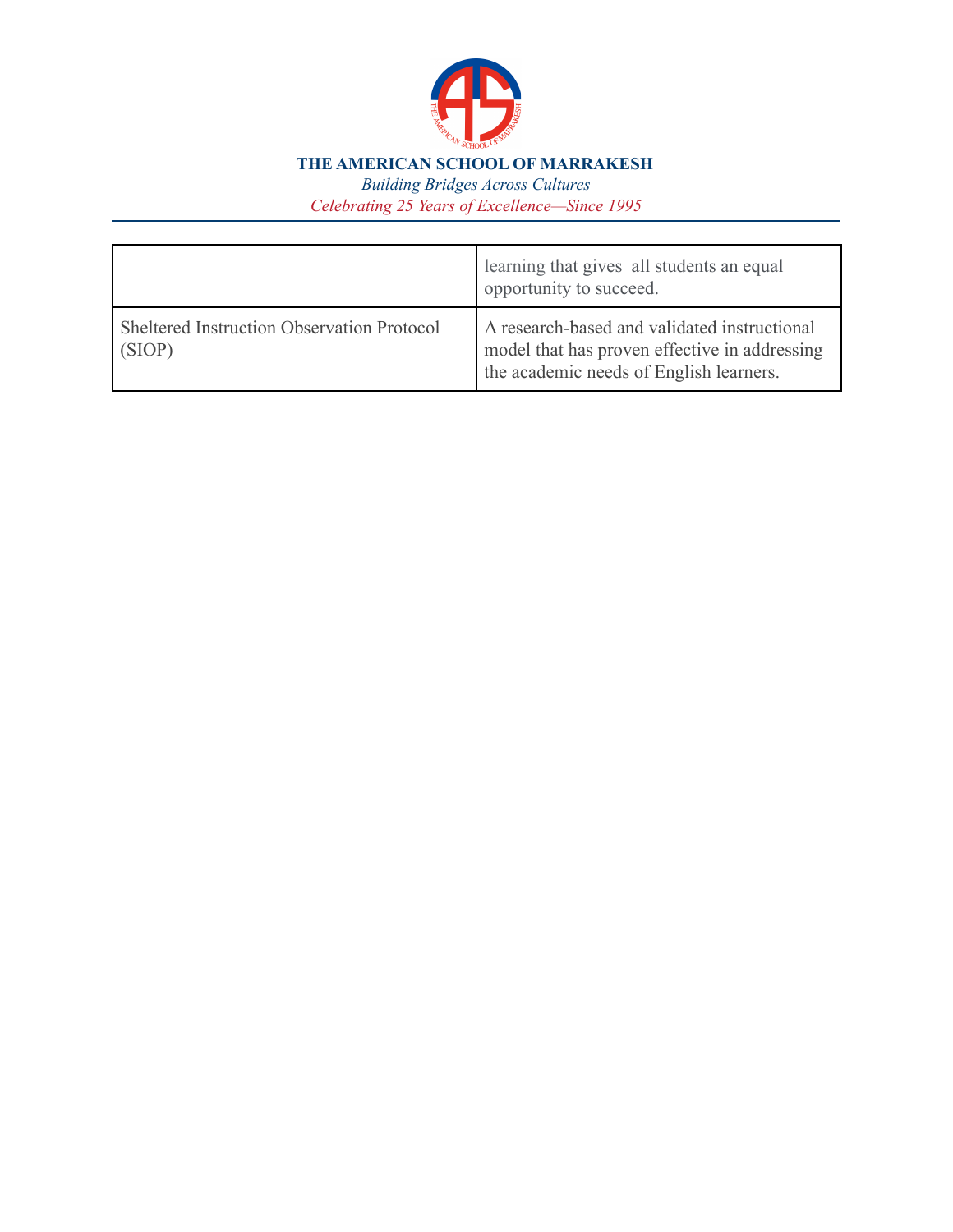

#### **References and Adaptations:**

IBO (2004) Mission statement, International Baccalaureate Organization.

IBO (2010) Learning diversity in the International Baccalaureate programmes: Special educational needs within the International Baccalaureate programmes.

IBO (2013) Candidates with Assessment Access Requirements, International Baccalaureate Organization.

IBO (2013) Meeting Students Learning Diversity in the Classroom, International Baccalaureate Organization.

IBO (2013) Meeting Students Learning Diversity in the Classroom, International Baccalaureate Organization.

IBO (2015) The IB Guide to Inclusive Education: A Resource for Whole School Development, International Baccalaureate Organization.

IBO (2015) What is an IB Education?, International Baccalaureate Organization.

IBO (2016) Learning Diversity and Inclusion in IB Programmes, International Baccalaureate Organization.

IBO (Nov, 2018) Access and Inclusion Policy in IB Programmes, International Baccalaureate Organization.

NWEA (2020) Northwest Evaluation Association. [www.nwea.org.](http://www.nwea.org)

Response to Intervention Network (2020), [www.rtinetwork.org.](http://www.rtinetwork.org)

CAL (2020) Center for Applied Linguistics. [www.cal.org.](http://www.cal.org)